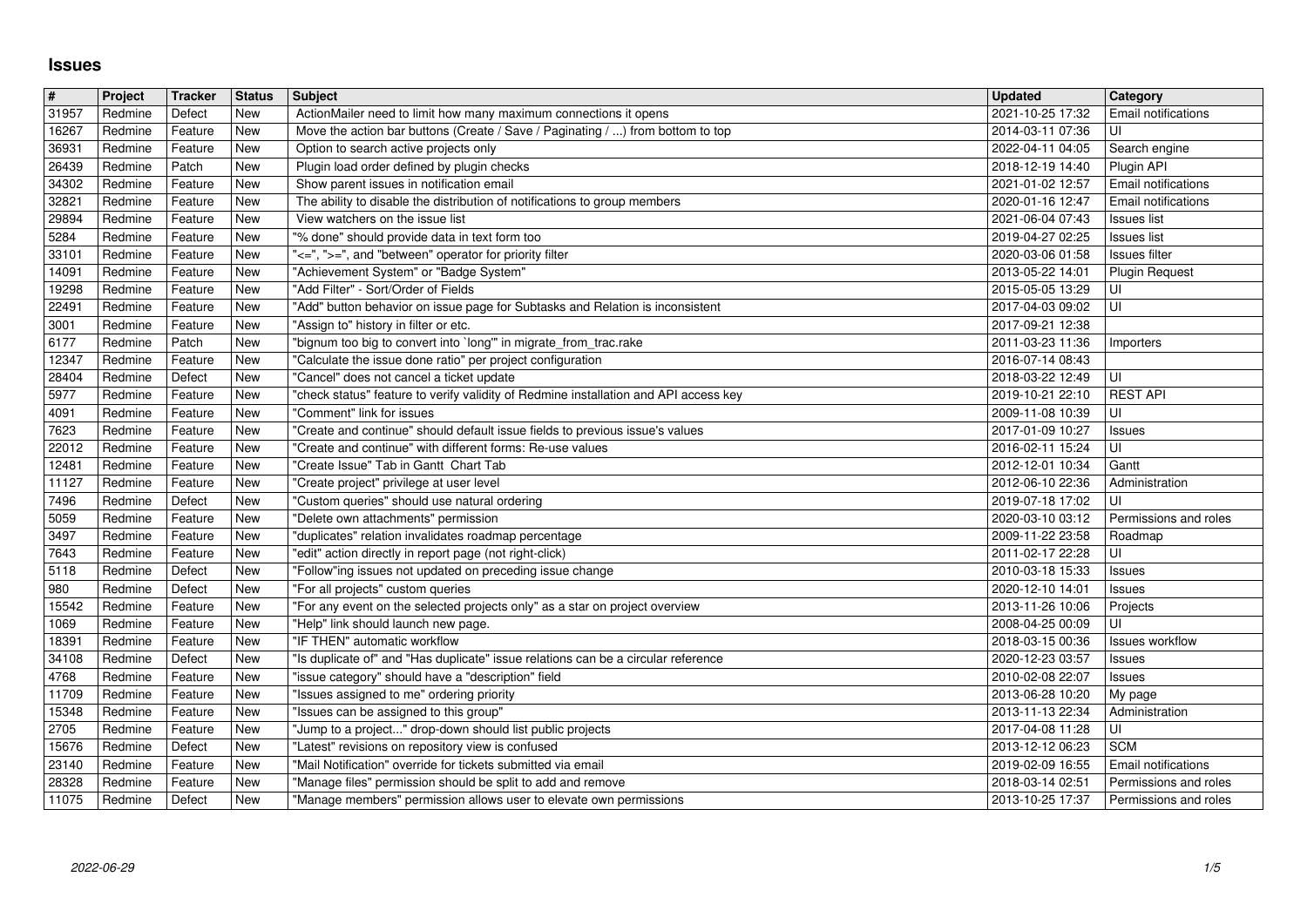| $\overline{\mathbf{H}}$<br>25473 | Project<br>Redmine | <b>Tracker</b><br>Defect | <b>Status</b><br><b>New</b> | <b>Subject</b><br>"Message XYZ can not be processed" is the only error message logged when an incoming email fails to scrape due to      | <b>Updated</b><br>2017-07-27 14:04   | Category<br>Email receiving                        |
|----------------------------------|--------------------|--------------------------|-----------------------------|------------------------------------------------------------------------------------------------------------------------------------------|--------------------------------------|----------------------------------------------------|
|                                  |                    |                          |                             | confusion over the associated issue id                                                                                                   |                                      |                                                    |
| 1043<br>6613                     | Redmine<br>Redmine | Feature<br>Feature       | <b>New</b><br><b>New</b>    | "My Calendar" page to show assigned items (patch incl)<br>"New Icon" for lately added new feature/fixes in Roadmap View                  | 2015-09-01 06:34<br>2015-03-06 04:58 | UI<br>Roadmap                                      |
| 836<br>10717                     | Redmine<br>Redmine | Feature<br>Feature       | <b>New</b><br><b>New</b>    | "New Issues" component for "My Page"<br>"Only display statuses that are used by this tracker" should hide empty line and columns         | 2011-03-29 14:23<br>2014-05-14 14:43 | My page<br>Issues workflow                         |
| 12983                            | Redmine            | Patch                    | <b>New</b>                  | "Only for things I watch or I'm involved in" sends notifications only for issues                                                         | 2013-12-12 15:53                     | <b>Email notifications</b>                         |
| 25357<br>9560                    | Redmine<br>Redmine | Feature<br>Defect        | <b>New</b><br><b>New</b>    | "Raw view" of a file in repository<br>"Short" commit messages show textile formatting                                                    | 2017-06-02 18:51<br>2011-11-13 16:04 | UI<br><b>SCM</b>                                   |
| 4626                             | Redmine            | Feature                  | New                         | "Spent time" entries on Activity page should be on the day when the time was spent - not on the day when "Spent time" was<br>logged      | 2013-04-03 17:52                     | Time tracking                                      |
| 14966                            | Redmine            | Feature                  | <b>New</b>                  | "Spent Time" report: maximal criteria amount is hard-coded by now, should become configurable                                            | 2013-09-22 15:01                     | Time tracking                                      |
| 18468<br>17116                   | Redmine<br>Redmine | Feature<br>Feature       | New<br><b>New</b>           | "Submit and return" for edit issue screen<br>"Subprojects on Main Projects" - Issues / Roadmap Pages Settings Separation                 | 2016-01-19 16:06<br>2014-06-06 11:37 | Issues<br>UI                                       |
| 37077<br>5119                    | Redmine<br>Redmine | Feature<br>Patch         | New<br><b>New</b>           | "Unifying" core/custom field logic<br>"User group" custom field                                                                          | 2022-05-06 00:14<br>2010-03-30 17:25 | Custom fields<br>Custom fields                     |
| 397                              | Redmine            | Feature                  | <b>New</b>                  | "User Story" Agile concept support                                                                                                       | 2010-03-24 20:01                     |                                                    |
| 3879<br>29681                    | Redmine<br>Redmine | Feature<br>Defect        | New<br><b>New</b>           | "What Links Here" in right hand column<br>"x%x%" is rendered as "&" in Textile formatter                                                 | 2015-04-07 18:17<br>2018-09-27 05:09 | Wiki<br>Text formatting                            |
| 27381<br>7636                    | Redmine<br>Redmine | Feature<br>Feature       | <b>New</b><br><b>New</b>    | % Complete respond to status change in UI<br>% custom field                                                                              | 2017-11-05 09:22<br>2011-02-16 21:18 | Custom fields                                      |
| 27965                            | Redmine            | Feature                  | <b>New</b>                  | % Done and Estimated Hours field to be added in Spent Time                                                                               | 2018-01-10 11:36                     | Time tracking                                      |
| 6419<br>13527                    | Redmine<br>Redmine | Defect<br>Feature        | <b>New</b><br><b>New</b>    | %Done <= 99 filter not removing row for version that's 100% complete<br>'Display name' for users                                         | 2010-10-25 16:59<br>2013-03-20 08:19 | Gantt<br>Administration                            |
| 7651<br>10117                    | Redmine<br>Redmine | Defect<br>Feature        | New<br>New                  | 'Invalid form authenticity token' when updating issue causes dataloss<br>'Permission - Project - Manage Groups' required                 | 2016-03-16 12:13<br>2022-02-16 08:29 | <b>Issues</b><br>Groups                            |
| 17768                            | Redmine            | Defect                   | New                         | (Probably) incorrect display of RTL languages                                                                                            | 2014-09-01 10:31                     | 118n                                               |
| 785<br>12013                     | Redmine<br>Redmine | Feature<br>Feature       | New<br><b>New</b>           | (R)Doc interface<br>+1 button                                                                                                            | 2016-09-13 04:19<br>2012-10-05 14:04 | Documentation<br><b>Issues</b>                     |
| 23143                            | Redmine            | Feature                  | <b>New</b><br><b>New</b>    | +menu: allow creation of sub tasks as well                                                                                               | 2016-08-08 08:30                     | UI<br>UI                                           |
| 23144<br>4538                    | Redmine<br>Redmine | Feature<br>Defect        | <b>New</b>                  | +menu: make menu items dynamic, i.e. context dependent<br>.htaccess redirect rules not working when multiple CGI/FastCGI modules enabled | 2016-07-17 04:03<br>2011-09-17 13:06 | Permissions and roles                              |
| 33216<br>34045                   | Redmine<br>Redmine | Feature<br>Feature       | <b>New</b><br>New           | /my/account: Prevent users from changing their Email [redmine 4.1.0 stable]<br>1 minute expire-able RedmineCacheCredMax                  | 2020-03-31 10:11<br>2020-09-29 03:54 | Accounts / authentication<br>SCM extra             |
| 29819                            | Redmine            | Defect                   | <b>New</b>                  | 3.4.6, SQLSERVER 2014. Incorrect syntax near 'OFFSET'                                                                                    | 2020-04-06 15:13                     | Database                                           |
| 33629<br>28705                   | Redmine<br>Redmine | Defect<br>Defect         | <b>New</b><br><b>New</b>    | 403 on Versions via API and individual versions via WebUI and API<br>403/Not allowed on issue view for non member users                  | 2020-06-18 17:07<br>2018-05-08 11:02 | Permissions and roles<br>Permissions and roles     |
| 11683<br>23037                   | Redmine<br>Redmine | Defect<br>Defect         | <b>New</b><br>New           | 404 on redirect after creating new issue.<br>500 error when posting on the forums                                                        | 2012-09-12 05:05                     | Issues<br>2019-05-23 09:47   Website (redmine.org) |
| 13430                            | Redmine            | Defect                   | <b>New</b>                  | :export does not force export on .xml file                                                                                               | 2021-06-29 07:14                     | Wiki                                               |
| 9377<br>4267                     | Redmine<br>Redmine | Defect<br>Feature        | New<br>New                  | <br>> is not inserted before macro in Wiki<br><code> block improvements</code>                                                           | 2011-10-06 19:01<br>2012-09-18 23:03 | Text formatting<br>Text formatting                 |
|                                  |                    |                          |                             |                                                                                                                                          |                                      |                                                    |
|                                  |                    |                          |                             |                                                                                                                                          |                                      |                                                    |
|                                  |                    |                          |                             |                                                                                                                                          |                                      |                                                    |
|                                  |                    |                          |                             |                                                                                                                                          |                                      |                                                    |
|                                  |                    |                          |                             |                                                                                                                                          |                                      |                                                    |
|                                  |                    |                          |                             |                                                                                                                                          |                                      |                                                    |
|                                  |                    |                          |                             |                                                                                                                                          |                                      |                                                    |
|                                  |                    |                          |                             |                                                                                                                                          |                                      |                                                    |
|                                  |                    |                          |                             |                                                                                                                                          |                                      |                                                    |
|                                  |                    |                          |                             |                                                                                                                                          |                                      |                                                    |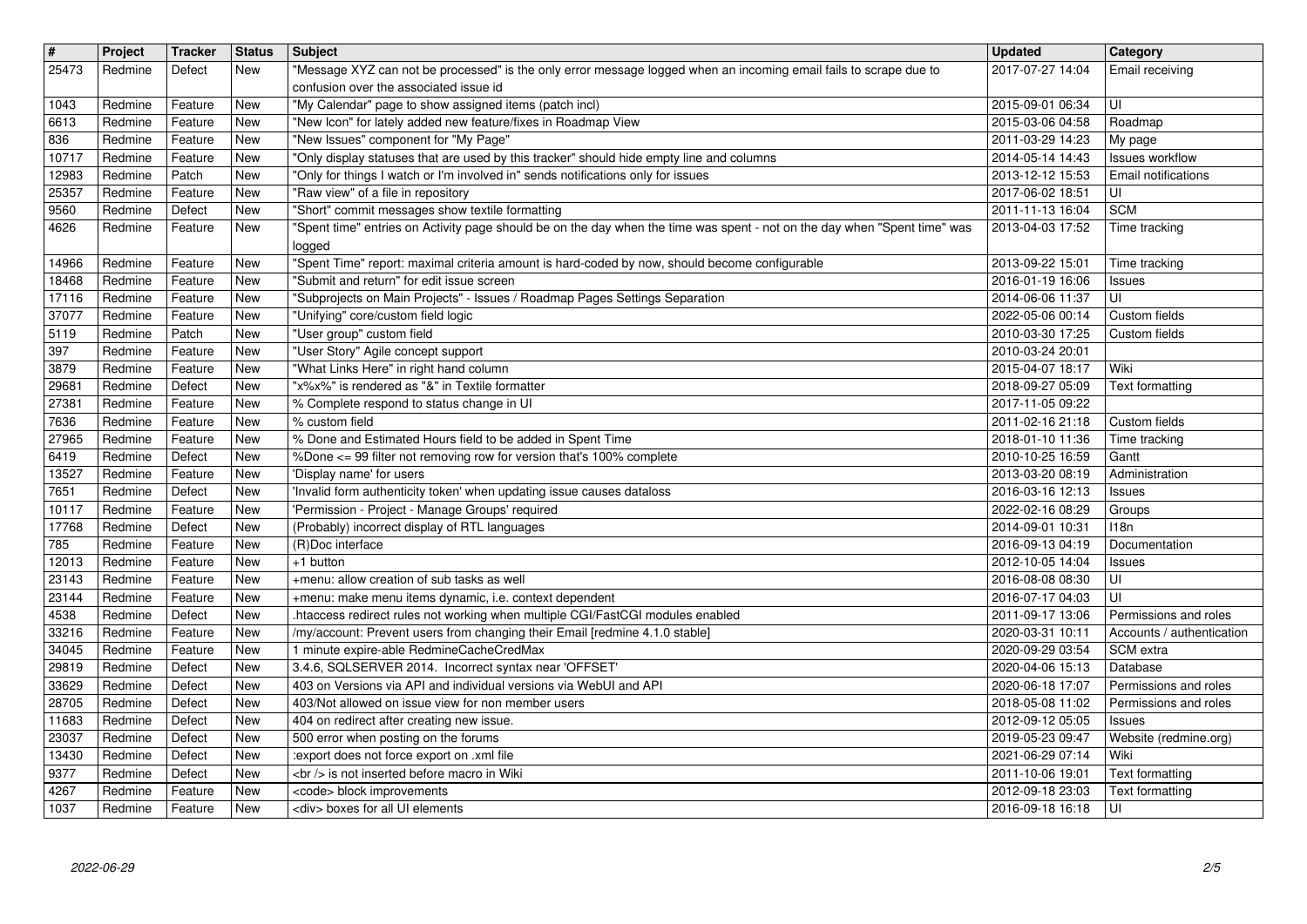| $\overline{\mathbf{H}}$ | Project            | Tracker            | <b>Status</b> | <b>Subject</b>                                                                                                                          | <b>Updated</b>                       | <b>Category</b>                                     |
|-------------------------|--------------------|--------------------|---------------|-----------------------------------------------------------------------------------------------------------------------------------------|--------------------------------------|-----------------------------------------------------|
| 3439<br>7986            | Redmine<br>Redmine | Feature<br>Feature | New<br>New    | @Admin: custom fields: Show all available fields<br>a different method to show the existance of subtasks                                | 2010-12-30 05:30<br>2011-03-25 19:40 | UI<br><b>Issues</b>                                 |
| 25383                   | Redmine            | Feature            | New           | A feature to add (signature / date)                                                                                                     | 2017-04-19 17:22                     |                                                     |
| 2536                    | Redmine            | Defect             | New           | A few incorrect behaviours of bold (upon header and new-line)                                                                           | 2011-03-23 07:56                     | Text formatting                                     |
| 17844                   | Redmine            | Feature            | New           | A help intercept or better options                                                                                                      | 2014-09-12 08:01                     |                                                     |
| 32610<br>2490           | Redmine<br>Redmine | Defect<br>Feature  | New<br>New    | A inner join can be removed<br>a less cpu-intensive setup for receiving emails through fetchmail/imap (please add to wiki?)             | 2019-12-11 18:24<br>2018-08-24 14:03 | Email receiving                                     |
| 35826                   | Redmine            | Defect             | New           | a long time subversion diff blocked all other requests                                                                                  | 2021-08-30 09:11                     | <b>SCM</b>                                          |
| 22095                   | Redmine            | Feature            | New           | A mixed version of issue state would be great                                                                                           | 2016-02-19 14:45                     | Issues                                              |
| 32017<br>5516           | Redmine<br>Redmine | Patch<br>Feature   | New<br>New    | A much happier blue palette for the header (#header + #top-menu)<br>A new field for Quality Assist                                      | 2019-09-06 21:03<br>2010-05-12 22:17 | UI                                                  |
| 15234                   | Redmine            | Patch              | New           | A popup message after session timeout                                                                                                   | 2013-11-01 08:45                     | Accounts / authentication                           |
| 566                     | Redmine            | Feature            | New           | A possible script or plugin to generate subversion compatible authz permission file?                                                    | 2011-03-24 07:39                     | SCM extra                                           |
| 22977<br>25482          | Redmine<br>Redmine | Defect<br>Feature  | New<br>New    | A project member has no access and gets no notification, when being a watcher of the issue<br>A recursive watcher option/mode           | 2018-05-21 10:45<br>2017-03-30 16:02 | Email notifications<br>Email notifications          |
| 2885                    | Redmine            | Feature            | New           | A segregated numbering per project                                                                                                      | 2013-03-18 17:08                     |                                                     |
| 2876                    | Redmine            | Feature            | New           | A simple plan for wiki concurrent edition                                                                                               | 2009-06-30 22:34                     | Wiki                                                |
| 18645                   | Redmine            | Feature            | New           | Ability for Users to Customize their own email notifications                                                                            | 2014-12-15 18:00                     | Email notifications                                 |
| 7655<br>12444           | Redmine<br>Redmine | Feature<br>Feature | New<br>New    | Ability to "Group results by" on a list of issues by the "Assignee's group"<br>Ability to "set as default" settings when creating users | 2020-06-03 08:17<br>2021-06-10 14:45 | Issues<br>Administration                            |
| 8979                    | Redmine            | Feature            | New           | Ability to activate a new member for a Project Leader                                                                                   | 2013-01-07 13:49                     | Projects                                            |
| 21106                   | Redmine            | Feature            | New           | Ability to add attachments (print screens) via notes edit.                                                                              | 2015-11-01 10:37                     | <b>Issues</b>                                       |
| 10499<br>32847          | Redmine<br>Redmine | Feature<br>Patch   | New<br>New    | Ability to add caption to an exported visualization<br>Ability to add custom css classes to body tag                                    | 2012-03-20 20:05<br>2020-02-11 16:14 | Plugin API                                          |
| 4868                    | Redmine            | Feature            | New           | Ability to add permissions to Document categories                                                                                       | 2012-11-18 21:05                     | Documents                                           |
| 9918                    | Redmine            | Feature            | New           | Ability to add roles as watchers                                                                                                        | 2012-01-04 10:38                     | Email notifications                                 |
| 12579<br>5161           | Redmine<br>Redmine | Feature<br>Feature | New<br>New    | Ability to assign issues to multiple users<br>Ability to backup a project                                                               | 2022-06-05 05:04<br>2010-03-23 21:26 | <b>Issues</b>                                       |
| 10252                   | Redmine            | Feature            | New           | Ability to choose a News date                                                                                                           | 2021-07-14 18:46                     | News                                                |
| 14034                   | Redmine            | Feature            | <b>New</b>    | Ability to choose diff algorithm type for git (patience, histogram)                                                                     | 2013-05-13 10:54                     | <b>SCM</b>                                          |
| 28150<br>32543          | Redmine<br>Redmine | Feature<br>Feature | New<br>New    | Ability to choose Fields permissions for new issue<br>Ability to choose home page after login                                           | 2021-07-19 09:50<br>2020-09-24 23:47 | <b>Issues workflow</b><br>Accounts / authentication |
| 2106                    | Redmine            | Patch              | New           | Ability to choose period in 'Spent time' and count of watched issues on 'My page'.                                                      | 2013-03-21 06:25                     | luı                                                 |
| 11698                   | Redmine            | Feature            | New           | Ability to configure additional groups of keywords with extra features in commit messages                                               | 2013-07-03 14:21                     | <b>SCM</b>                                          |
| 7724<br>4367            | Redmine<br>Redmine | Feature<br>Feature | New<br>New    | Ability to create default forums when a new project is created<br>Ability to delete an issue status that is in use                      | 2011-02-25 19:08<br>2020-04-15 18:35 | Projects<br>Issues planning                         |
| 1688                    | Redmine            | Feature            | New           | Ability to diff two text attachments on a same page                                                                                     | 2013-03-13 15:22                     | Attachments                                         |
| 19625<br>18189          | Redmine<br>Redmine | Feature<br>Feature | New<br>New    | Ability to disable plugin from Admin area<br>Ability to display Issue Count in the sidebar next to custom queries                       | 2021-11-18 10:38<br>2015-09-16 14:32 | Plugin API<br>Issues                                |
| 11519                   | Redmine            | Feature            | New           | Ability to edit wiki comments after entry saved                                                                                         | 2019-05-01 01:01                     | Wiki                                                |
| 2793<br>9992            | Redmine<br>Redmine | Feature<br>Feature | New<br>New    | Ability to escape external links using !<br>Ability to filter issue subtasks in issue form                                              | 2011-03-23 08:00<br>2021-08-18 21:37 | Text formatting<br>Issues                           |
| 11619                   | Redmine            | Feature            | New           | Ability To Have Redmine Issue Update Notifications Send Full Ticket History                                                             | 2012-11-20 00:50                     | Email notifications                                 |
|                         |                    |                    |               |                                                                                                                                         |                                      |                                                     |
|                         |                    |                    |               |                                                                                                                                         |                                      |                                                     |
|                         |                    |                    |               |                                                                                                                                         |                                      |                                                     |
|                         |                    |                    |               |                                                                                                                                         |                                      |                                                     |
|                         |                    |                    |               |                                                                                                                                         |                                      |                                                     |
|                         |                    |                    |               |                                                                                                                                         |                                      |                                                     |
|                         |                    |                    |               |                                                                                                                                         |                                      |                                                     |
|                         |                    |                    |               |                                                                                                                                         |                                      |                                                     |
|                         |                    |                    |               |                                                                                                                                         |                                      |                                                     |
|                         |                    |                    |               |                                                                                                                                         |                                      |                                                     |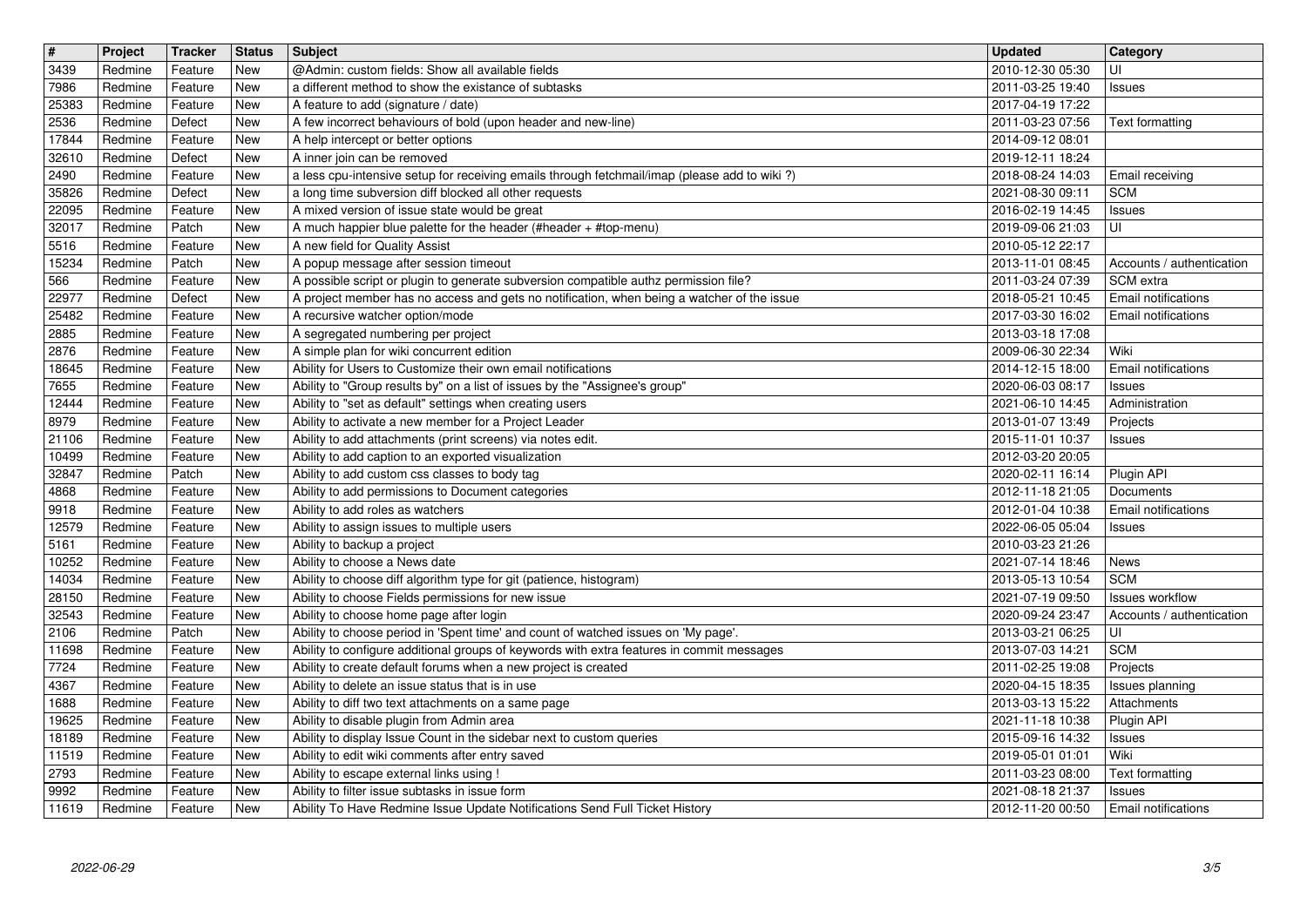| $\overline{\mathbf{H}}$ | Project            | Tracker            | <b>Status</b>     | <b>Subject</b>                                                                                                                      | <b>Updated</b>                       | <b>Category</b>                                     |
|-------------------------|--------------------|--------------------|-------------------|-------------------------------------------------------------------------------------------------------------------------------------|--------------------------------------|-----------------------------------------------------|
| 30483                   | Redmine            | Feature            | New               | Ability to hide issue elements in PDF export.                                                                                       | 2019-01-23 12:31                     | PDF export                                          |
| 5922<br>10383           | Redmine<br>Redmine | Feature<br>Feature | New<br><b>New</b> | Ability to ignore current user in Query model<br>Ability to ignore files from commit diff                                           | 2010-07-21 08:52<br>2012-03-06 10:39 | Issues<br>SCM extra                                 |
| 33328                   | Redmine            | Feature            | New               | Ability to import watchers when importing issues from csv                                                                           | 2020-04-20 13:45                     | Importers                                           |
| 3272                    | Redmine            | Feature            | New               | Ability to import wiki image from other wiki page                                                                                   | 2021-11-01 01:34                     | Wiki                                                |
| 19108                   | Redmine            | Patch              | New               | Ability to limit search to last week/month/year                                                                                     | 2015-02-14 20:55                     | Search engine                                       |
| 6188<br>8891            | Redmine<br>Redmine | Feature<br>Feature | New<br>New        | Ability to link Wiki page specific version<br>Ability to manage Role assignments by individual Group Member.                        | 2012-06-29 14:51<br>2011-10-29 20:02 | Wiki<br><b>Issues workflow</b>                      |
| 10011                   | Redmine            | Feature            | New               | Ability to mark the current task                                                                                                    | 2012-01-23 13:03                     |                                                     |
| 1699                    | Redmine            | Feature            | New               | Ability to move wiki attachments from one page to another                                                                           | 2018-03-16 22:12                     | Attachments                                         |
| 1984                    | Redmine            | Feature            | New               | Ability to obsolete an uploaded file                                                                                                | 2020-04-04 05:41                     | Attachments                                         |
| 4101<br>1687            | Redmine<br>Redmine | Feature<br>Feature | <b>New</b><br>New | Ability to prevent a news item from appearing in the front page and the central news feed.<br>Ability to quote a patch in a comment | 2009-10-24 13:02<br>2016-09-15 14:36 | <b>News</b><br>Issues                               |
| 7978                    | Redmine            | Feature            | New               | Ability to reference another issue when creating new one                                                                            | 2011-03-24 01:58                     | Issues                                              |
| 18669                   | Redmine            | Feature            | New               | Ability to remove Wiki (page) history                                                                                               | 2020-04-01 06:49                     | Wiki                                                |
| 29490<br>15010          | Redmine<br>Redmine | Feature<br>Feature | New<br>New        | Ability to restrict time logging on certain tracker types<br>Ability to set a list of keywords available for issues                 | 2018-09-04 08:33                     | Time tracking                                       |
| 33445                   | Redmine            | Feature            | New               | Ability to set default start/due date via the CLI for issues created by the MailHandler                                             | 2013-09-30 09:53<br>2021-10-14 17:31 | Search engine<br>Email receiving                    |
| 11210                   | Redmine            | Feature            | New               | Ability to set default values for any fields of a task individually for each user and/or project                                    | 2013-10-21 19:15                     | Issues                                              |
| 5973                    | Redmine            | Feature            | New               | Ability to set project icons                                                                                                        | 2022-03-02 08:17                     | Projects                                            |
| 20689<br>6648           | Redmine<br>Redmine | Feature<br>Feature | New<br>New        | Ability to set properties during repository creation (SVN reposman)<br>ability to sort all fields on time entry page                | 2015-10-07 04:35<br>2011-06-03 09:24 | SCM extra<br>Custom fields                          |
| 14287                   | Redmine            | Feature            | <b>New</b>        | Ability to sort Repository Content by field                                                                                         | 2013-06-14 18:35                     | <b>SCM</b>                                          |
| 20310                   | Redmine            | Feature            | New               | Ability to switch date format (from relative into absolute) in issue notes titles                                                   | 2020-04-22 23:17                     | <b>Issues</b>                                       |
| 10592                   | Redmine            | Feature            | New               | Ability to Sync with Mac OS X Address Book Server via Carddav                                                                       | 2012-04-03 13:22                     |                                                     |
| 27135<br>17972          | Redmine<br>Redmine | Feature<br>Feature | New<br>New        | Ability to un-watch issues<br>Ability to use a parent task to create a known set of sub tasks                                       | 2017-11-05 08:05<br>2014-10-26 02:42 | Issues<br>Issues                                    |
| 877                     | Redmine            | Feature            | New               | ability to vary the units used to track time                                                                                        | 2010-03-22 21:25                     |                                                     |
| 13981                   | Redmine            | Feature            | New               | Abilty to configure subject of email                                                                                                | 2013-05-06 15:06                     | Email notifications                                 |
| 2711                    | Redmine            | Feature            | New               | Able to create 'folder' to classify uploaded files.                                                                                 | 2011-04-11 01:18                     | Documents                                           |
| 4388<br>31111           | Redmine<br>Redmine | Feature<br>Defect  | New<br>New        | Ablitity to rearrange tracker fields for particular project<br>About custom fields in List format or Key/value list format          | 2013-04-09 15:56<br>2019-03-28 21:22 |                                                     |
| 13508                   | Redmine            | Defect             | New               | About default filter for assignee                                                                                                   | 2013-03-20 08:44                     | Gantt                                               |
| 7062                    | Redmine            | Feature            | New               | About Repository update notification problem                                                                                        | 2010-12-11 13:15                     | <b>SCM</b>                                          |
| 4316                    | Redmine            | Feature            | New               | about timelog approval workflow                                                                                                     | 2010-02-06 03:12                     | Time tracking                                       |
| 32000<br>10143          | Redmine<br>Redmine | Feature<br>Feature | New<br>New        | abstraction layer for notifications<br>Abuse Reporting Method                                                                       | 2019-09-03 11:15<br>2013-05-02 03:18 | <b>Email notifications</b><br><b>Plugin Request</b> |
| 4071                    | Redmine            | Patch              | New               | Accept more input when replying to a ticket using e-mail                                                                            | 2010-11-12 14:17                     | <b>Email receiving</b>                              |
| 9329                    | Redmine            | Feature            | New               | accept translations with arguments on tabs label (render_tabs)                                                                      | 2011-09-27 10:45                     | 118n                                                |
| 1462                    | Redmine            | Feature            | New               | Access control to trackers by user roles/profiles                                                                                   | 2009-02-27 16:09                     | Issues permissions<br><b>REST API</b>               |
| 35663<br>10341          | Redmine<br>Redmine | Feature<br>Feature | New<br>New        | Access custom fields in project specific activities via Redmine API<br>Access issue form with a specific role                       | 2021-08-02 15:26<br>2012-03-08 16:51 | Issues                                              |
| 28025                   | Redmine            | Patch              | New               | Access project jump box with hotkey                                                                                                 | 2019-11-20 14:27                     | l UI                                                |
|                         |                    |                    |                   |                                                                                                                                     |                                      |                                                     |
|                         |                    |                    |                   |                                                                                                                                     |                                      |                                                     |
|                         |                    |                    |                   |                                                                                                                                     |                                      |                                                     |
|                         |                    |                    |                   |                                                                                                                                     |                                      |                                                     |
|                         |                    |                    |                   |                                                                                                                                     |                                      |                                                     |
|                         |                    |                    |                   |                                                                                                                                     |                                      |                                                     |
|                         |                    |                    |                   |                                                                                                                                     |                                      |                                                     |
|                         |                    |                    |                   |                                                                                                                                     |                                      |                                                     |
|                         |                    |                    |                   |                                                                                                                                     |                                      |                                                     |
|                         |                    |                    |                   |                                                                                                                                     |                                      |                                                     |
|                         |                    |                    |                   |                                                                                                                                     |                                      |                                                     |
|                         |                    |                    |                   |                                                                                                                                     |                                      |                                                     |
|                         |                    |                    |                   |                                                                                                                                     |                                      |                                                     |